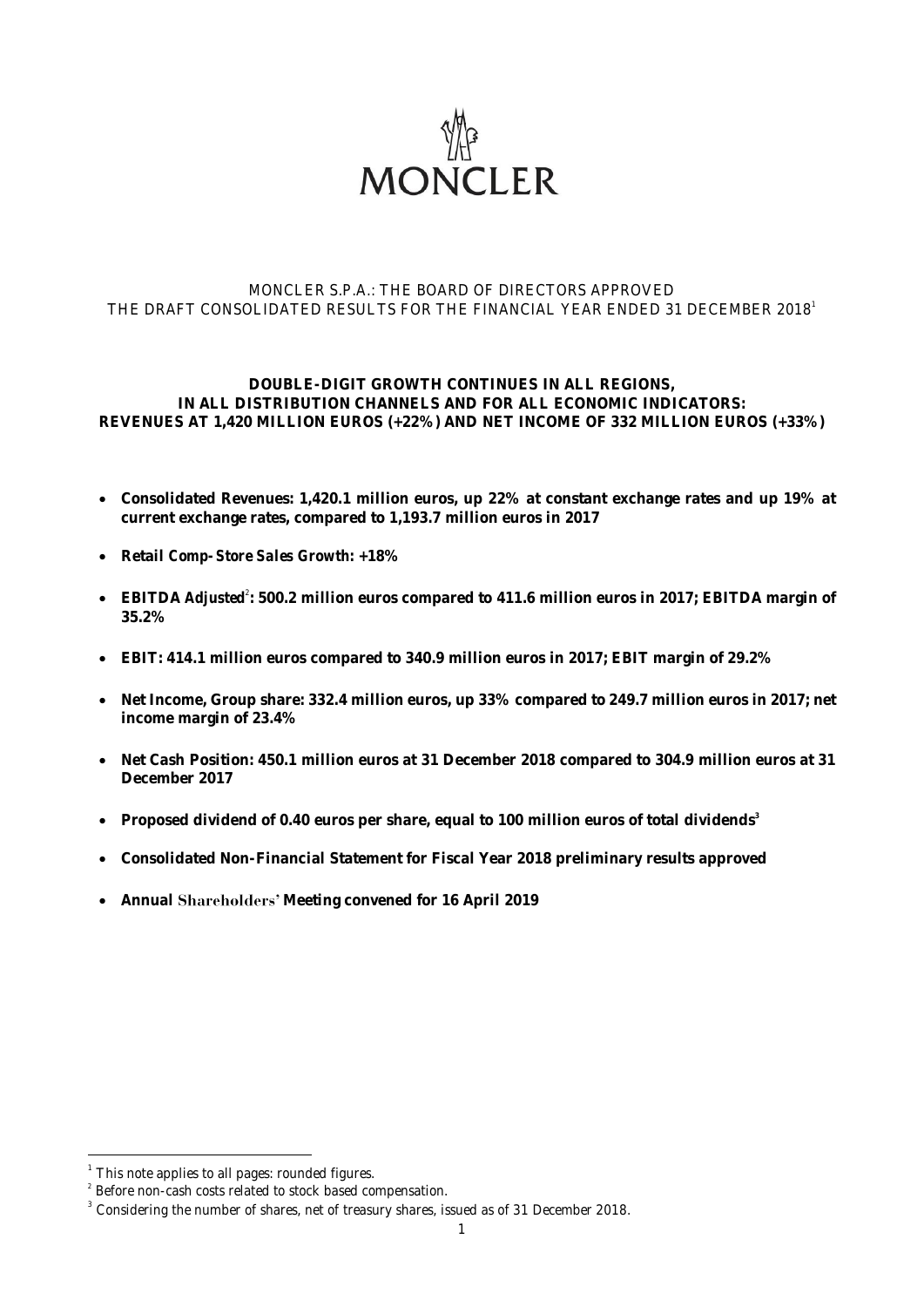**Remo Ruffini, Chairman and Chief Executive Officer, commented:** Moncler Genius, five years since our listing on the Italian Stock Exchange and fifteen since I acquired Moncler. These are all milestones along a journey that has led us, once again in 2018, to record double-digit growth not only in all regions and distribution channels, but also for all economic indicators. Revenue in the fourth quarter of this year grew by 20%. In addition, in 2018, EBITDA exceeded 500 million euros with a 35 margin, net income grew by 33%, reaching 332 million euros and, more importantly, our cash generation continued to be very strong leading to a positive net financial position of 450 million euros.

Today, Moncler is a solid company, which has been able to make significant changes and reach surprising results. We are all well aware that there is still much to be done to continue to improve but, now, I would like to take a moment to celebrate what has been achieved and to thank all stakeholders starting with our employees, who with professionalism, energy and passion have made it possible to make a vision, our vision, become reality. We know that economic and geopolitical uncertainties may make the path steeper in the coming months, but I believe that it is precisely when there are difficulties that we can become stronger. We will continue investing in Moncler, a unique brand that is able to speak to many different consumers around the world, in an always open and inclusive manner. This is Moncler's great strength which, I believe, will allow us to continue exploring our world and those surrounding us to conquer even greater and more challenging heights."

\*\*\*

*Milan, 28 February 2019* – The Board of Directors of Moncler S.p.A., which met today, has examined and approved the draft consolidated results for the Financial Year ended 31 December 2018.

#### **Consolidated Revenues Analysis**

In 2018 Moncler recorded **revenues of 1,420.1 million euros**, compared to revenues of 1,193.7 million euros in 2017, an increase of 22% at constant exchange rates and of 19% at current exchange rates. Strong growth continued also in Q4 2018, revenues for the last quarter of the year rose by 20% both at constant and at current exchange rates despite the challenging comparison base.

|                            | Fiscal Year 2018 |        | Fiscal Year 2017 |        | YoY growth %                 |                               |
|----------------------------|------------------|--------|------------------|--------|------------------------------|-------------------------------|
|                            | (Euro/000)       | %      | (Euro/000)       | %      | At current<br>exchange rates | At constant<br>exchange rates |
| Italy                      | 167.820          | 11.8%  | 149.349          | 12.5%  | $+12%$                       | $+12%$                        |
| EMEA (excl.Italy)          | 407,632          | 28.7%  | 352.367          | 29.5%  | $+16%$                       | $+17%$                        |
| Asia and Rest of the World | 616.138          | 43.4%  | 495.476          | 41.5%  | $+24%$                       | $+28%$                        |
| Americas                   | 228,485          | 16.1%  | 196.512          | 16.5%  | $+16%$                       | $+23%$                        |
| <b>Total Revenues</b>      | 1.420.074        | 100.0% | 1.193.704        | 100.0% | $+19%$                       | $+22%$                        |

#### *Revenues by Region*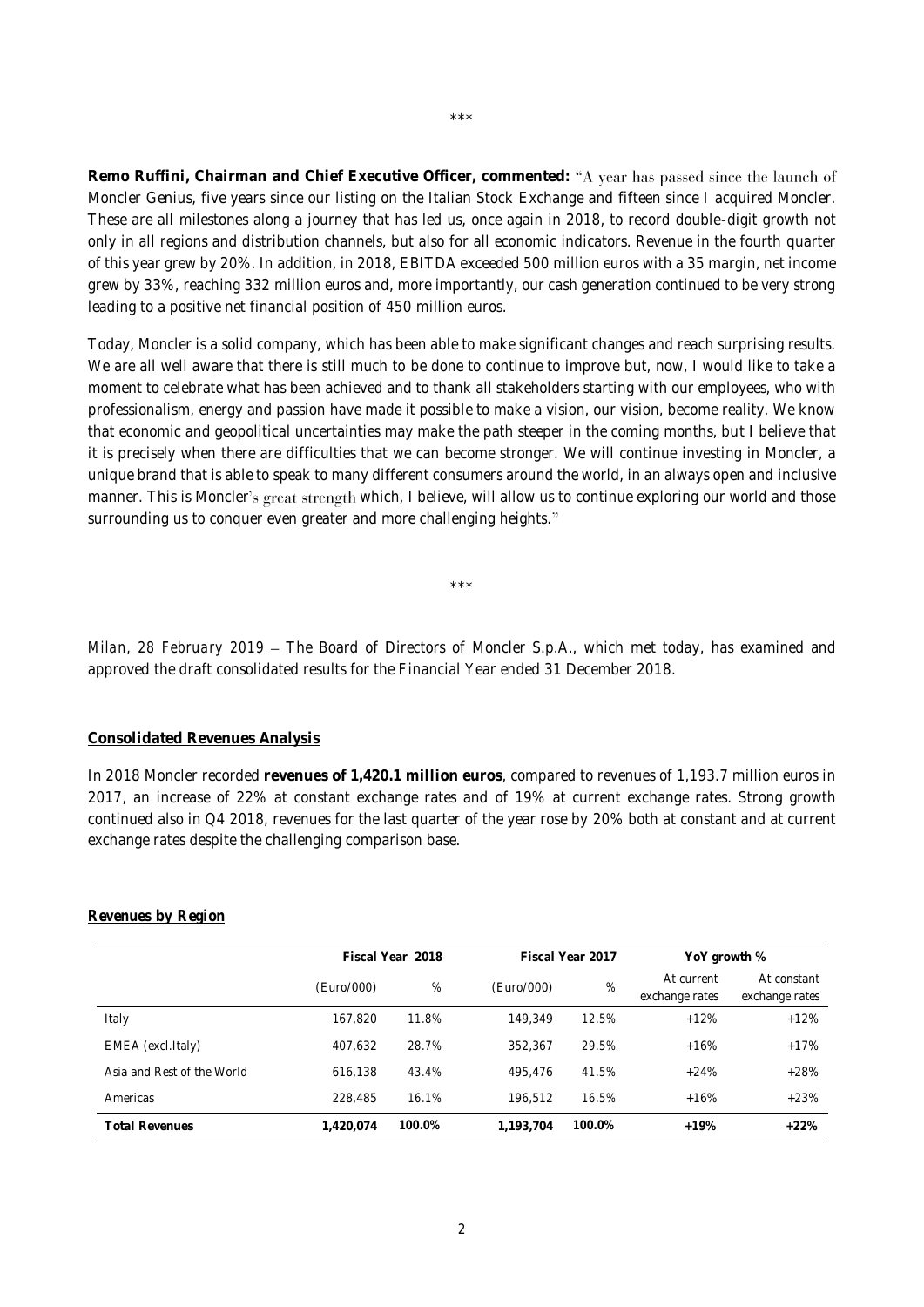In **Italy** revenues rose 12% at constant exchange rates, in acceleration in the fourth quarter, with positive contribution by both the retail and the wholesale channels.

In **EMEA**, revenues grew 17% at constant exchange rates, with double-digit growth in both channels and in the main markets. In Q4 2018 Germany and UK continued to outperform driven by outstanding growth in the retail channel. Revenue growth in France, although solid, slowed down in the fourth quarter due to the events that led, on some days in December, to stores' closure in Paris.

In **Asia and Rest of the World** revenues increased 28% at constant exchange rates notwithstanding the tough comparison base. China's mainland continued to lead the growth in the Region. Japan's growth slowed in the fourth quarter due to a late starting of the winter season. The Group delivered good performances in Korea and in the Rest of Asia despite the difficult comparison base.

In the **Americas** revenues grew 23% at constant exchange rates, accelerating in the last quarter. Very good results in Canada and in the United States, in both the retail and the wholesale distribution channels.

|                       | Fiscal Year 2018 |        | Fiscal Year 2017 |        | YoY growth %                 |                               |
|-----------------------|------------------|--------|------------------|--------|------------------------------|-------------------------------|
|                       | (Euro/000)       | %      | (Euro/000)       | %      | At current<br>exchange rates | At constant<br>exchange rates |
| Retail                | 1.086.452        | 76.5%  | 892.383          | 74.8%  | $+22%$                       | $+26%$                        |
| Wholesale             | 333.622          | 23.5%  | 301.321          | 25.2%  | $+11%$                       | $+13%$                        |
| <b>Total Revenues</b> | 1.420.074        | 100.0% | 1.193.704        | 100.0% | $+19%$                       | $+22%$                        |

#### *Revenues by Distribution Channel*

In 2018, revenues from the **retail distribution channel** reached 1,086.5 million euros compared to 892.4 million euros in 2017, representing an increase of 26% at constant exchange rates, thanks to an excellent organic growth and to a further development of the network of mono-brand retail stores (DOS).

#### In 2018, the Group achieved *Comparable Store Sales Growth*<sup>4</sup> of 18%.

The **wholesale channel** recorded revenues of 333.6 million euros compared to 301.3 million euros in 2017, an increase of 13% at constant exchange rates, driven by the expansion of the wholesale mono-brand stores network and, in the fourth quarter, by the Spring/Summer (SS) 2019 collections.

#### **Mono-brand Stores Distribution Network**

In line with business management, starting from FY 2018, multiple stores located at the same address, thus on different floors/locations (normally divided by women/men/enfant), will no longer be reported separately, given that they are managed as a single entity by Moncler.

At 31 December 2018, **mono-brand distribution network** consisted of **193 retail directly operated stores** (DOS), an increase of 12 units compared to 31 December 2017, and **55 wholesale stores (shop-in-shops, SiS)**, an increase of 9 units compared to 31 December 2017. In the fourth quarter, Moncler opened 4 DOS and 4 SiS.

<sup>1</sup> 4 *Comparable Store Sales Growth* is based on sales growth in DOS (excluding factory outlets) which have been opened for at least 52 weeks and in the online store; stores that have been extended and/or relocated are excluded from the calculation.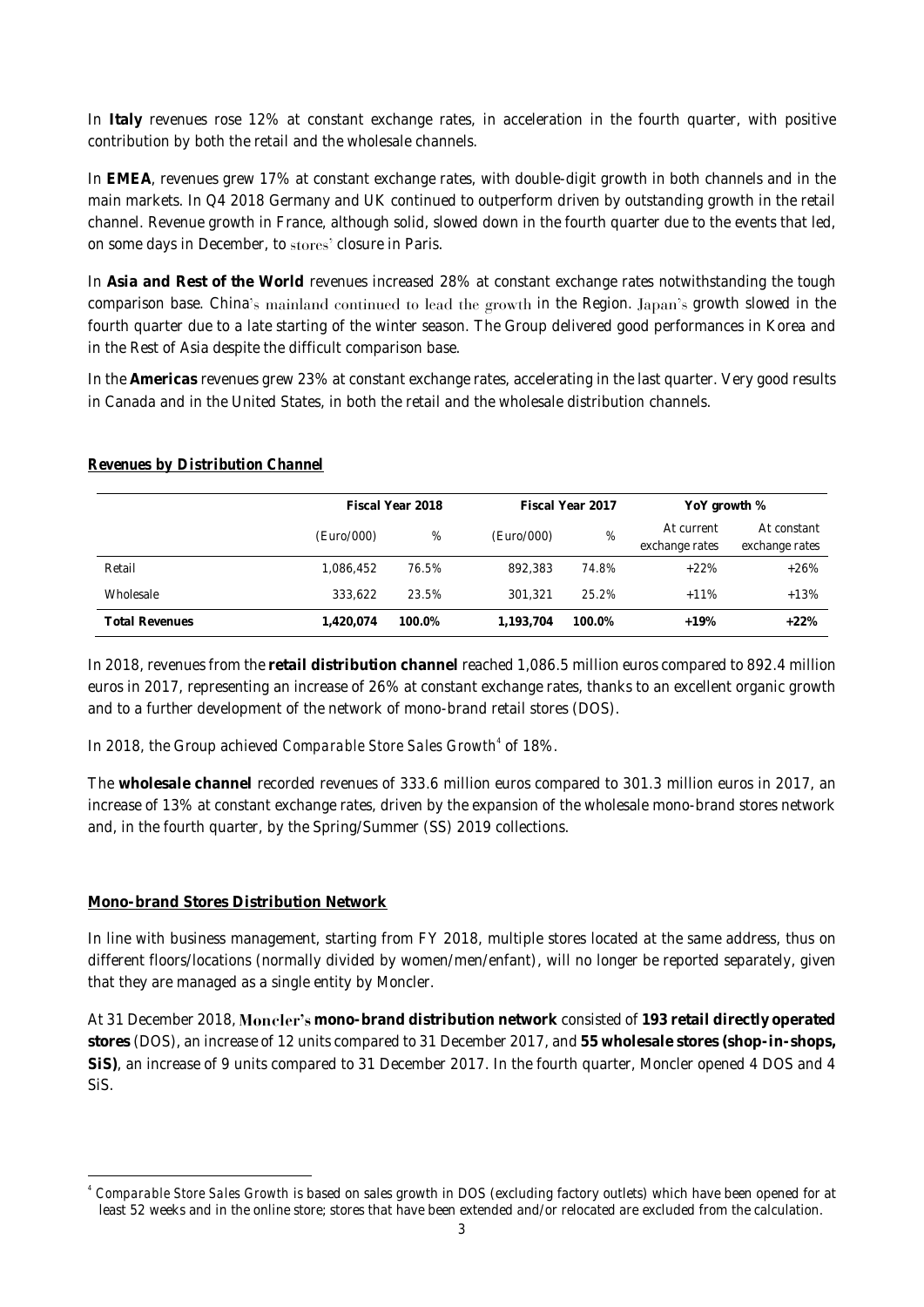The following table reports Moncler's stores network under both methodologies.

|                             | 31/12/2017 | 31/12/2018 | 31/12/2017 | 31/12/2018 | Net Openings |
|-----------------------------|------------|------------|------------|------------|--------------|
|                             | Previous   | Previous   | <b>New</b> | <b>New</b> | FY 2018      |
|                             |            |            |            |            |              |
| Retail mono-brand stores    | 201        | 219        | 181        | 193        |              |
| Italy                       | C.         | 23         | 18         | 20         |              |
| EMEA (excl. Italy)          | 59         | 64         | 51         | 55         |              |
| Asia and Rest of the World  | 96         | 105        | 87         | 91         |              |
| Americas                    | 25         | 27         | 25         | 27         |              |
|                             |            |            |            |            |              |
| Wholesale mono-brand stores | 59         | 75         | 46         | 55         |              |
|                             |            |            |            |            |              |

#### **Analysis of Consolidated Operating and Net Results**

In 2018 Moncler's consolidated gross margin reached 1,099.8 million euros, equivalent to 77.4% of revenues compared to 76.9% in 2017. This improvement is mainly attributable to the retail channel's growth.

**Selling expenses** were **428.9 million euros**, or 30.2% of revenues compared to 30.6% in 2017. The lower incidence, linked to the increase in productivity of the retail network, has been largely driven by the solid organic growth. **General and administrative expenses** were **127.8 million euros**, equal to 9.0% of revenues, fairly in line with 2017 (9.1%); this increase reflects the willingness of the management to invest in know-how and processes to face future challenges. **Marketing expenses** were **99.5 million euros**, representing 7.0% of revenues compared to 6.7% in 2017. This increase, in line with management's expectations, is attributable to the decision to increase investments in the Brand also, but not only, due to the launch of *Moncler Genius*.

**Adjusted EBITDA<sup>5</sup>** rose to **500.2 million euros**, compared to 411.6 million euros in 2017, resulting in an EBITDA margin of 35.2% compared to 34.5% in 2017. The increase in profitability is mainly linked to the gross margin improvement and to the strict control on selling costs, in particular on the retail division.

Depreciation and amortisation rose to 56.5 million euros, an increase of 20% compared to 47.3 million euros, representing 4.0% of revenues, in line with 2017.

Stock-based compensation costs include non-cash costs related to the performance shares plans and were equal to 29.6 million euros, compared to 23.5 million euros in 2017.

**EBIT** was **414.1 million euros**, an increase of 21.5% compared to 340.9 million euros in 2017, representing an EBIT margin of 29.2% (28.6% in 2017).

In 2018 interest expenses were equal to 1.9 million euros, compared to 5.2 million euros in 2017. These results include 1.3 million euros of forex losses (equal to 3.8 million euros in 2017).

Tax rate was 19.3% in 2018, compared to 25.6% in the previous fiscal year. The decrease is largely due to the fiscal benefits related to the *Patent Box* signed in 2018 also by Moncler's subsidiary Industries S.p.A.

In 2018 **Net Income, Group share** was **332.4 million euros**, equivalent to 23.4% of revenues, an increase of 33.1% compared to 249.7 million euros in 2017.

1

<sup>&</sup>lt;sup>5</sup> Before non-cash costs related to stock-based compensation.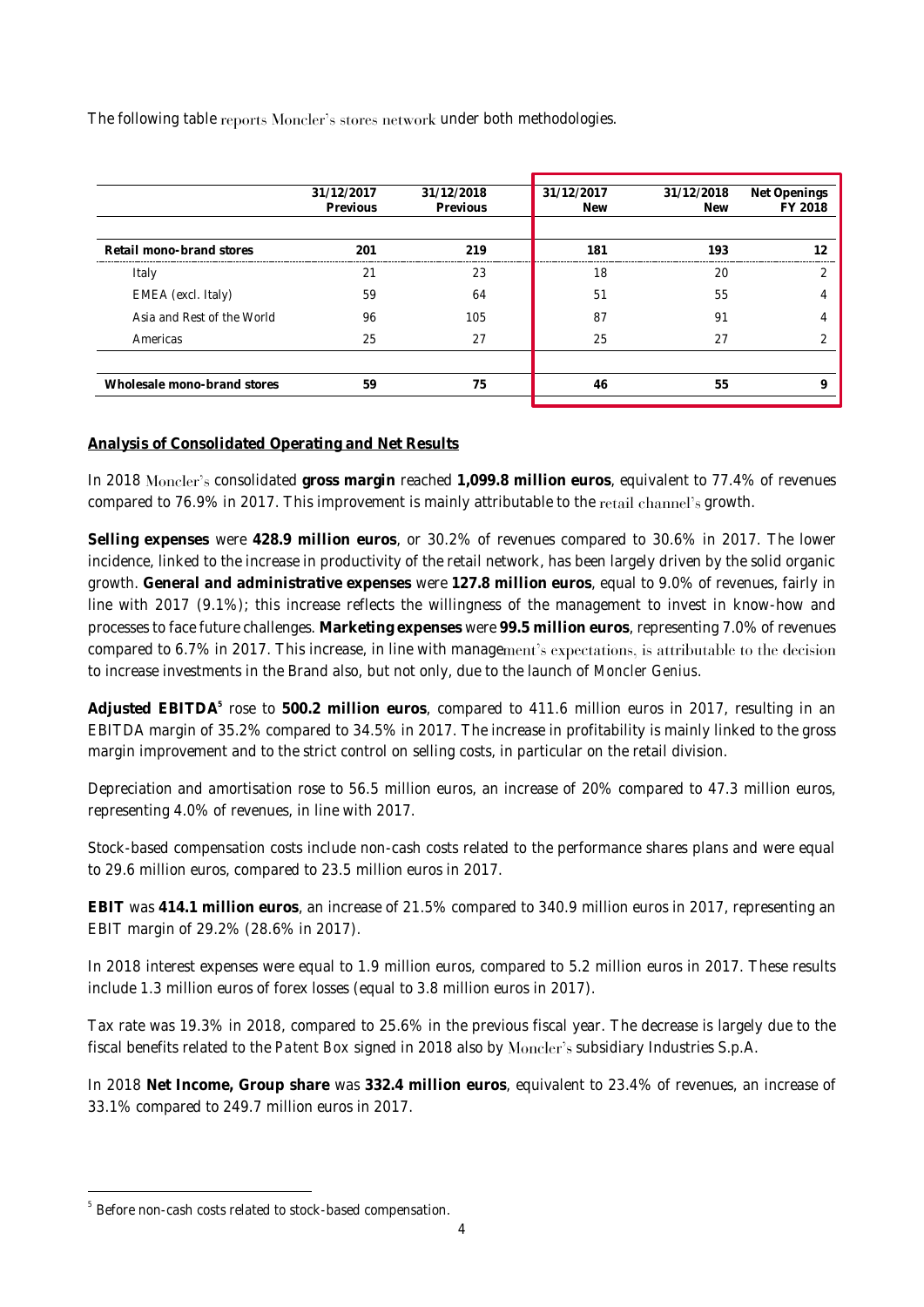#### **Consolidated Balance Sheet and Cash Flow Analysis**

**Net financial position** at 31 December 2018 was positive and equal to **450.1 million euros** compared to 304.9 million euros at 31 December 2017.

**Net working capital** was **103.2 million euros** compared to 89.7 million euros at 31 December 2017, equivalent to 7.3% of FY 2018 revenues, compared to 7.5% as of 31 December 2017. This improvement, in terms of incidence, has been largely driven by the efficient inventories' management and strong credit control.

**Net capital expenditure** rose to **91.5 million euros** in 2018, compared to 72.5 million euros in 2017. This increase has been driven by investments for the development of the retail network, for the expansion/relocation of some important stores, for the reinforcement of the IT platform and for the expansion/automation of the Italian logistics hub.

**Free cash flow** in 2018 was positive and equal to **362.0 million euros**, compared to 244.3 million euros in 2017.

#### **Significant Events Occurred in the Second Half of 2018**

- **Shares Buy-Back Program**

On 1 August 2018, Moncler launched a shares buyback program for a maximum of 2,000,000 Moncler S.p.A. ordinary shares, equal to 0.8% of current share capital, in accordance with the resolution of the Shareholders' Meeting of 16 April 2018. In implementation of the program completed on 20 September 2018, Moncler held at 31 December 2018 6,100,000 treasury shares, equal to 2.4% of share capital.

- **Agreement on Patent Box** 

On 19 November 2018, Moncler announced that the Italian subsidiary Industries S.p.A., licensee of the Moncler trademark, signed an agreement with the Italian Revenue Agency to access the *Patent Box's* tax relief.

The legislation on *Patent Box* provides a tax relief regime for a five-year period from 2015 to 2019. The tax benefit for Industries S.p.A. for the four-year period 2015-2018 was equal to 31 million euros, fully reflected in the Group's 2018 results.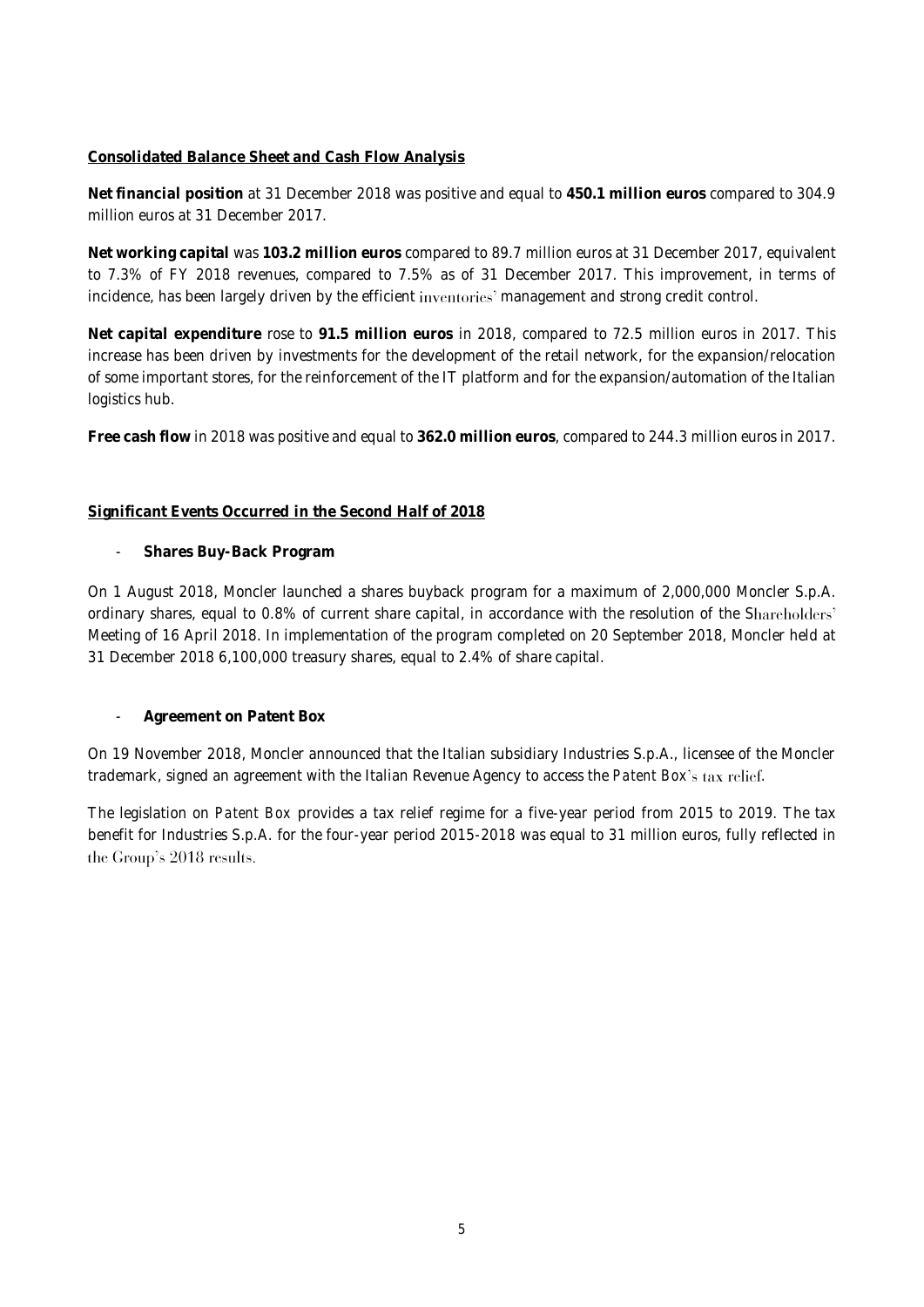#### **Significant Events Occurred after the Reporting Dat**e

- **Shares Buy-Back Program**

On 16 January 2019, Moncler launched a share buyback program for a maximum of 1,000,000 ordinary shares, equal to 0.4% of share capital, in accordance with the resolution of the Shareholders' Meeting of 16 April 2018. As of that date, Moncler held 6,100,000 Moncler S.p.A. ordinary shares. In implementation of the program completed on 20 February 2019, Moncler held 6,598,603 treasury shares (equal to 2.6% of Moncler share capital).

#### **Business Outlook**

Moncler is forecasting a scenario of further growth in 2019, based on the following strategic guidelines.

**Strengthening of the Brand**. Since the inception, the strategy of Moncler brand sector has been based on clear pillars: uniqueness, consistency of its heritage and ability to innovate while remaining true to its tradition. These pillars are and will remain fundamental also in the future. Today's luxury goods' consumers are evolving rapidly and faster than in the past. To take advantage of these changes, Moncler has opened a new chapter, *Moncler Genius - One House Different Voices*, which will drive the Group's future developments.

**Focus on clients**. Developing a direct relationship with retail, wholesale and digital clients, being able to get them involved using all touch points and anticipating their needs: these are the pillars of the relationship that Moncler wants to build across channels with its clients, especially with its local customers, with an omnichannel approach, in order to maintain and, if possible, strengthen the Group's future organic growth.

**International development and consolidation of key markets**. Over the years, Moncler has followed a clear strategy of international growth, while always keeping strong control of the business and a direct dialogue with its clients in all distribution channels: wholesale, retail and digital. Moncler wants to continue selectively developing the main international markets and consolidating its presence in its "core" markets. The Group will deliver this strategy through the reinforcement of its retail mono-brand stores (DOS) network, the controlled expansion of its stores' average selling surface, the opening of wholesale mono-brand stores (SiS), the expansion of travel retail, and the strengthening of its digital channel.

**Selective expansion of product categories**. The Group is working on a selective expansion in product categories that are complementary to its core business and where it has, or can achieve, high brand awareness and strong know-how.

**Sustainable business development**. The Brand is reinforcing its commitment to sustainable and responsible long-term development, which takes account of stakeholders' expectations with a view to shared value creation.

#### **Proposal for the Allocation of Profits**

1

The Board of Directors has resolved to propose to shareholders the payment of a dividend 0.40 euros per ordinary share for FY 2018, equal to total dividends of 100 million euros<sup>6</sup>, and representing a 30% pay-out ratio on consolidated net income.

The dividend will be paid on 22 May 2019 (ex-dividend date 20 May 2019 and record date 21 May 2019).

<sup>6</sup> Considering the number of shares, net of treasury shares, issued as of 31 December 2018.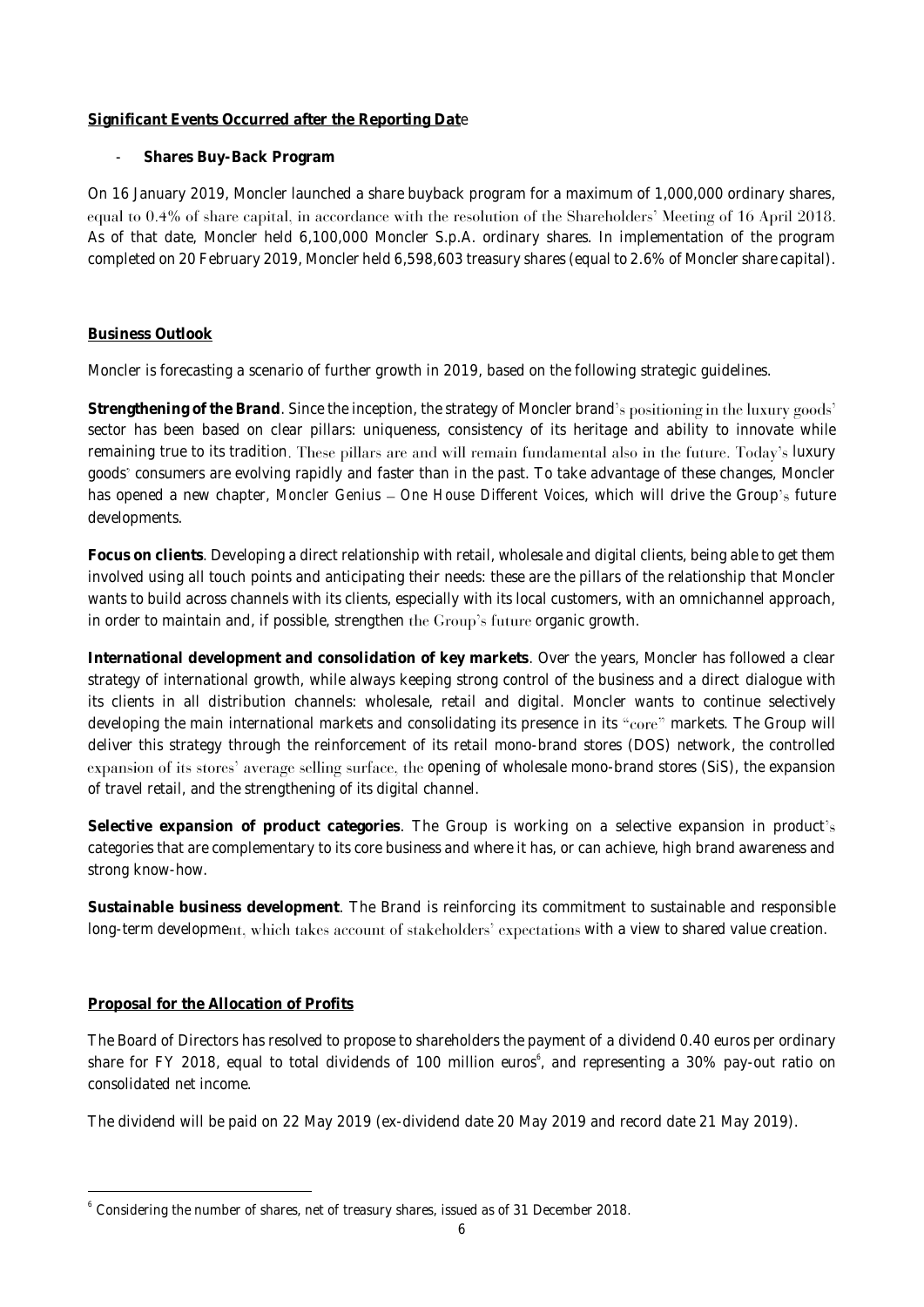#### **Separate Financial Statements of the Parent Company Moncler S.p.A.**

The Board of Directors also approved the financial statements of the parent company Moncler S.p.A.

Moncler S.p.A. revenues rose to 237.6 million euros in 2018, an increase of 19% compared to revenues of 200.0 million euros in 2017, mainly arising from proceeds of the licensing of the Moncler brand. The revenue increase reflects the growth of the business linked to the development of the Brand.

General and administrative expenses were 25.6 million euros, equal to 10.8% on revenues (10.7% in 2017). Marketing expenses were 40.9 million euros (34.3 million euros in 2017), equal to 17.2% on revenues in line with previous year.

Stock-based compensation costs were equal to 7.3 million euros in 2018 (6.1 million euros in 2017), mainly related to stock-based incentive plans for employees, directors and consultants of the Parent Company.

Net financial costs were equal to 212 thousand euros compared to 39 thousand euros in 2017.

In 2018 taxes rose to 24.9 million euros compared to 4.9 million euros in 2017, mainly related to the Patent Box relief, which reduced significantly taxes in 2017 when benefits for the three-year period 2015-2017 were accounted.

Net income was 138.7 million euros, an increase of 4% compared to 133.3 million euros in 2017.

Moncler S.p.A balance sheet includes shareholders' equity of 475.9 million euros at 31 December 2018, compared to 509.9 million euros at 31 December 2017, and a positive net financial position of 11.0 million euros, compared to 43.8 million euros at 31 December 2017.

#### **Consolidated Non-Financial Statement for Fiscal Year 2018 preliminary results approved**

During today's meeting, the Board of Directors of Moncler S.p.A. reviewed and approved the preliminary results of the 2018 Consolidated Non-Financial Statement, a report prepared separately from the Financial Statement in accordance with the provisions of Italian Legislative Decree 254/2016.

Prepared in accordance with the *Global Reporting Initiative Sustainability Reporting Standards* (GRI Standards) defined in 2016, the Statement describes all of the main social, environmental and economic activities performed during 2018. It also publicly discloses the medium- to long-term goals of the Sustainability Plan, which are the expression of the Group's commitment to a sustainable grow taking into consideration also the stakeholders' interests.

The 2018 Consolidated Non-Financial Statement will be publicly available on the Group's website within the period required by law.

#### **Other Resolutions**

The Board also approved today:

• The Remuneration Report, pursuant to Article 123-*ter* of Legislative Decree no. 58 of 24 February 1998 ("Consolidated Law on Financial Intermediation") and Article 84-quater of CONSOB Regulation no. 11971/1999 ("Issuers' Regulation");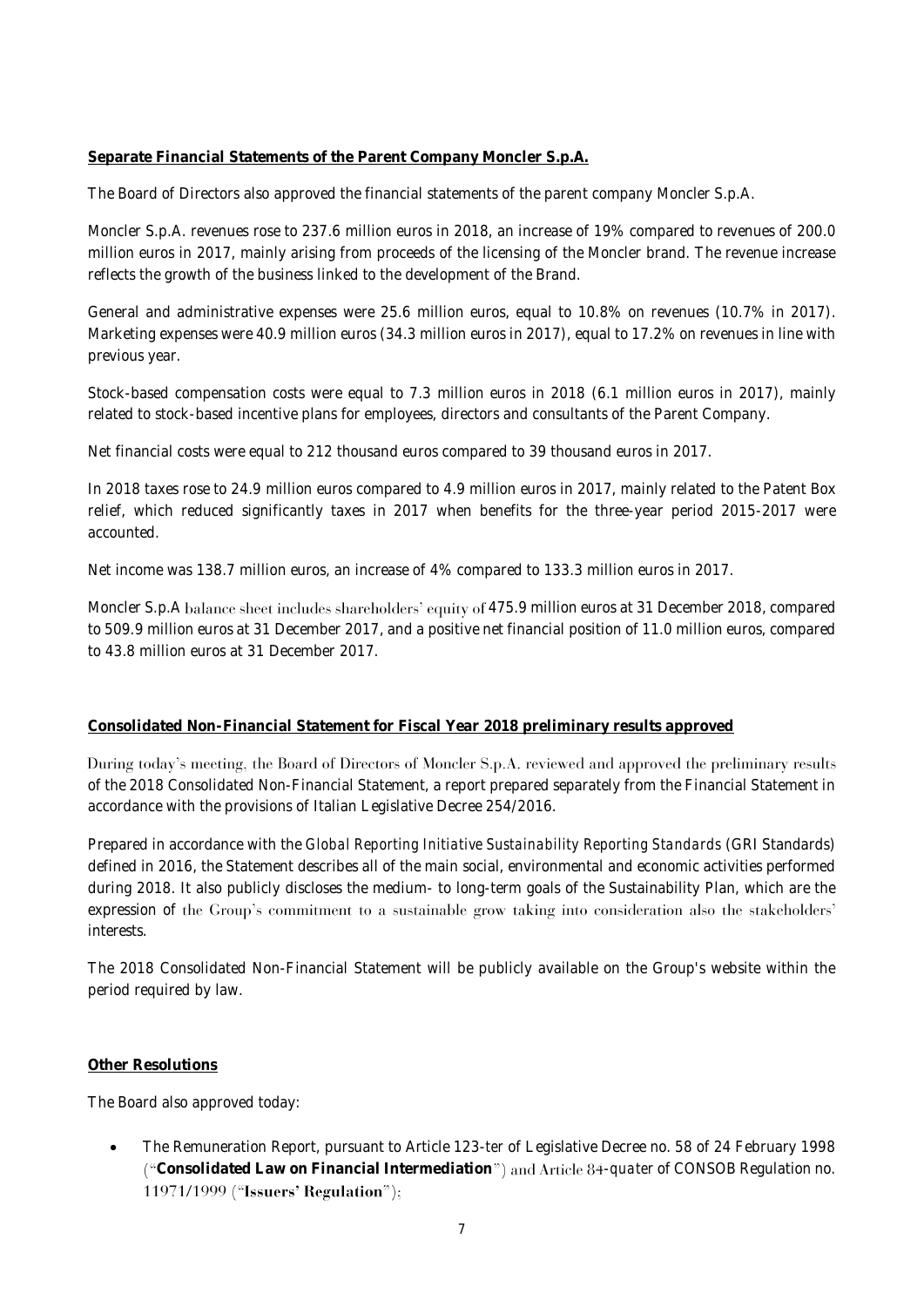- The Corporate Governance and Ownership Structure Report pursuant to Article 123-*bis* of Consolidated Law on Financial Intermediation;
- The proposal to submit to the Ordinary Shareholders' Meeting the request to grant the authorisation, pursuant to and for the purposes of Articles 2357 and 2357-ter of the Italian Civil Code, and Article 132 of the Consolidated Law on Financial Intermediation and related implementing provisions, to purchase and dispose of the Company's treasury shares, subject to the prior revocation, only for the portion not implemented, of the resolution authorising the purchase and disposal of treasury shares adopted, by the Shareholders' Meeting on 16 April 2018.

The requested authorisation to purchase and dispose of treasury shares is aimed at enabling the Company to purchase and dispose of the ordinary shares, for the following purposes: (i) to support the liquidity and efficiency of the market; (ii) to be stored for subsequent use, including: consideration in extraordinary transactions, including the exchange or sale of shareholdings to be carried out by means of an exchange, contribution or other act of disposition and/or use with third parties, including the allocation of convertible bonds into shares of the Company or bonds with warrants; and (iii) to serve compensation plans based on financial instruments pursuant to Article 114-*bis* of the Consolidated Law on Financial Intermediation in favour of directors, employees or collaborators of the Company and/or its subsidiaries, as well as programs for the free allotment of shares to shareholders.

The authorisation shall be requested also for the purchase, even in tranches, of ordinary shares without par value, up to a maximum number which, taking into account the ordinary shares held in the portfolio by the Company and its subsidiaries from time to time, shall not exceed a total of 10% of the Company's share capital.

The Board of Directors resolved to propose to the Shareholder's Meeting that the purchase price of each share should not be lower than the official stock exchange price of the Moncler shares on the day prior to the day on which the purchase transaction is carried out, less 20%, and not higher than the official stock exchange price on the day prior to the day on which the purchase transaction is carried out, plus 10%, without prejudice to the application of Article 5, paragraph 8, of Regulation (EU) no. 596 of 16 April 2014 and the market practices approved from time to time pursuant to Article 13 of the Regulation (EU) no. 596/2014. With reference to transactions involving the disposal of treasury shares, the Board of Directors has resolved to propose to the Shareholders' Meeting that said transactions shall be carried out in any manner deemed appropriate in the interest of the Company, without time limits and even before the completion of the purchases, in compliance with the provisions of the law and regulations currently in force and for the pursuit of the purposes of this proposed resolution, including sales on regulated markets, in bulk and by means of exchange or securities lending.

As of today, Moncler holds a total of 6,598,603 treasury shares in its portfolio, equal to 2.6% of the share capital.

For further information on the proposal to grant the authorization to purchase and dispose of treasury shares, reference should be made to the directors' explanatory report, which will be published within the terms and according to the procedures provided for by the laws and regulations in force.

In addition, the Board of Directors authorised the Chairman to convene the Ordinary and Extraordinary Shareholders' Meeting in a single call on 16 April 2019, as specified in the calendar of corporate events for the financial year 2019. The notice of call of the Shareholders' Meeting and the relevant documentation will be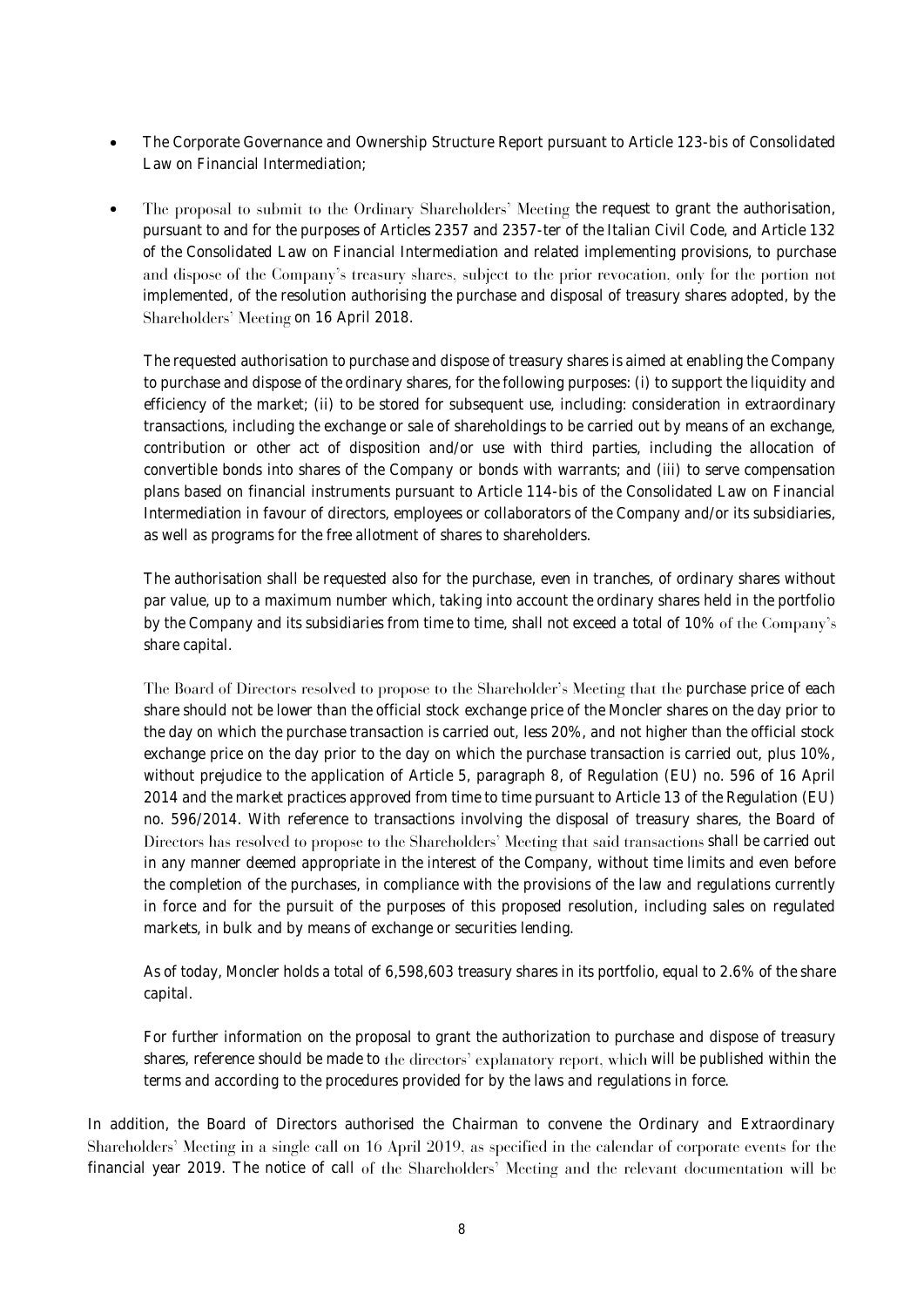published within the terms and in accordance with the procedures provided for by the laws and regulations in force.

The Board of Directors has also:

- approved the payment of the annual short-term incentives (MBO) for the year 2018 to the Executive Directors and the Key Managers. Further information will be provided in the annex to the Remuneration Report;
- approved, following the assessment of the achievement of the performance targets set in the " $2016$ -2018 Performance Shares Plan", the assignment of the shares free of charge of which the Executive Directors and the Key Managers are beneficiaries, among others.

All documents will be made available to the public, in accordance with the law, at the registered office of Moncler in Via Enrico Stendhal 47, Milan, Italy and through the "1info" storage mechanism (www.1info.it) authorized by Consob, as well as on the Company's website (www.monclergroup.com, section "Investor\Financial Documents" and "Governance\Shareholders Meeting").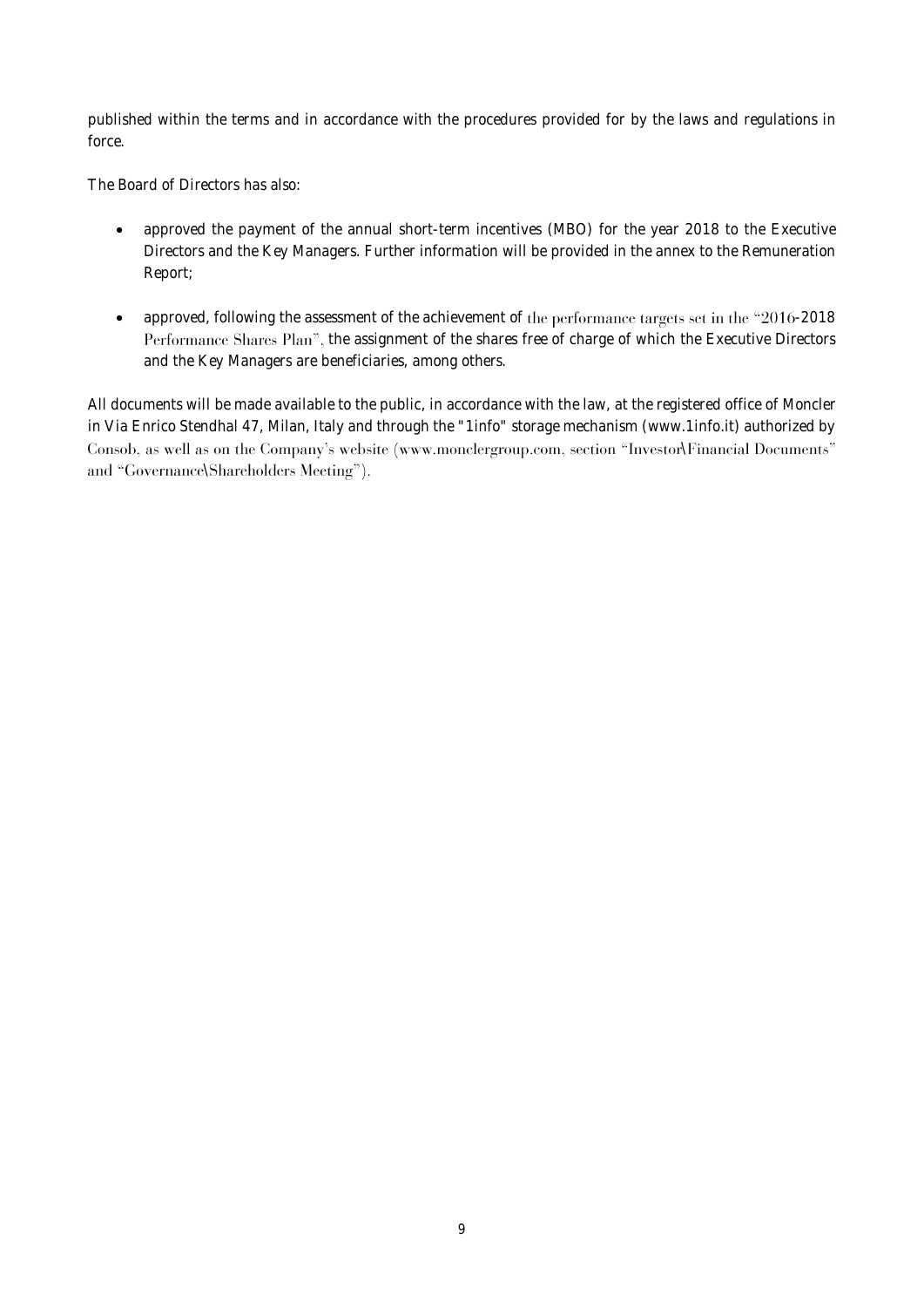#### **Consolidated Income Statement, Balance Sheet Statement and Cash Flow**

#### *Consolidated Income Statement*

| (Euro/000)                                         | Fiscal Year<br>2018 | $%$ on<br>Revenues | Fiscal Year<br>2017 | $%$ on<br>Revenues |
|----------------------------------------------------|---------------------|--------------------|---------------------|--------------------|
| Revenues                                           | 1,420,074           | 100.0%             | 1,193,704           | 100.0%             |
| YoY growth                                         | $+19%$              |                    | $+15%$              |                    |
| Cost of sales                                      | (320, 232)          | (22.6%)            | (276, 186)          | $(23.1\%)$         |
| Gross margin                                       | 1,099,842           | 77.4%              | 917,518             | 76.9%              |
| Selling expenses                                   | (428, 864)          | (30.2%)            | (365, 103)          | (30.6%)            |
| General & Administrative expenses                  | (127, 794)          | $(9.0\%)$          | (108,660)           | $(9.1\%)$          |
| Marketing expenses                                 | (99, 482)           | $(7.0\%)$          | (79, 393)           | (6.7%)             |
| Stock-based compensation                           | (29,604)            | $(2.1\%)$          | (23, 485)           | $(2.0\%)$          |
| EBIT                                               | 414,098             | 29.2%              | 340,877             | 28.6%              |
| YoY growth                                         | 21%                 |                    | 15%                 |                    |
| Net financial result                               | (1,910)             | $(0.1\%)$          | (5, 182)            | $(0.4\%)$          |
| EBT                                                | 412,188             | 29.0%              | 335,695             | 28.1%              |
| Taxes                                              | (79, 697)           | $(5.6\%)$          | (85, 927)           | (7.2%)             |
| Tax Rate                                           | 19.3%               |                    | 25.6%               |                    |
| Net Income, including Non-controlling<br>interests | 332,491             | 23.4%              | 249,768             | 20.9%              |
| Non-controlling interests                          | (96)                | 0.0%               | (80)                | $0.0\%$            |
| Net Income, Group share                            | 332,395             | 23.4%              | 249,688             | 20.9%              |
| YoY growth                                         | $+33%$              |                    | $+27%$              |                    |
| EBITDA Adjusted <sup>7</sup>                       | 500,201             | 35.2%              | 411,635             | 34.5%              |
| YoY growth                                         | $+22%$              |                    | $+16%$              |                    |

 7 EBITDA is equal to EBIT plus depreciation and amortisations, and can be calculated directly from the Consolidated Balance Sheet according to IFRS accounting principles, integrated with the Explanatory Notes. EBITDA Adjusted equals EBITDA before non-cash costs related to stock-based compensation.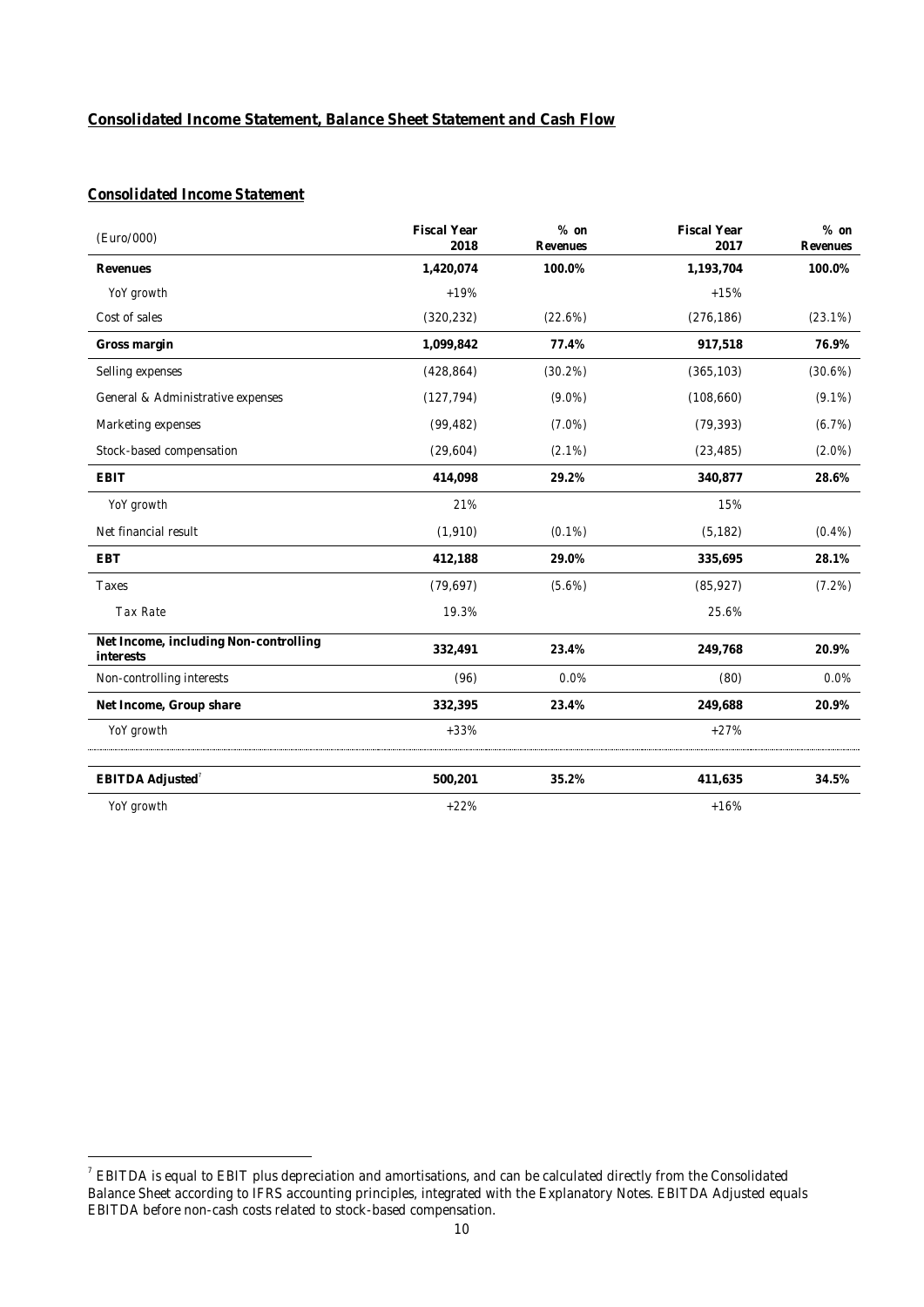# *Reclassified Consolidated Statement of Financial Position*

| (Euro/000)                               | 31/12/2018 | 31/12/2017 |
|------------------------------------------|------------|------------|
| Intangible Assets                        | 424,402    | 426,269    |
| Tangible Assets                          | 176,970    | 138,127    |
| Other Non-current Assets / (Liabilities) | 35,858     | 22,136     |
| Total Non-current Assets / (Liabilities) | 637,230    | 586,532    |
| Net Working Capital                      | 103,207    | 89,655     |
| Other Current Assets / (Liabilities)     | (108, 231) | (47,010)   |
| Total Current Assets / (Liabilities)     | (5,024)    | 42,645     |
| <b>Invested Capital</b>                  | 632,206    | 629,177    |
| Net Debt / (Net Cash)                    | (450, 109) | (304, 952) |
| Pension and Other Provisions             | 13,439     | 10,598     |
| Shareholders' Equity                     | 1,068,876  | 923,531    |
| <b>Total Sources</b>                     | 632,206    | 629,177    |

### *Reclassified Consolidated Statement of Cash Flow*

| (Euro/000)                                               | Fiscal Year 2018 | Fiscal Year 2017 |
|----------------------------------------------------------|------------------|------------------|
| <b>EBITDA Adjusted</b>                                   | 500,201          | 411,635          |
| Change in Net Working Capital                            | (13, 552)        | 18,472           |
| Change in other curr. / non-curr. Assets / (liabilities) | 48,413           | (22, 231)        |
| Capex, net                                               | (91, 502)        | (72, 497)        |
| Operating Cash Flow                                      | 443,560          | 335,379          |
| Net financial result                                     | (1, 910)         | (5, 182)         |
| Taxes                                                    | (79, 697)        | (85, 927)        |
| Free Cash Flow                                           | 361,953          | 244,270          |
| Dividends paid                                           | (70, 464)        | (45, 582)        |
| Changes in equity and other changes                      | (146, 332)       | 468              |
| Net Cash Flow                                            | 145,157          | 199,156          |
|                                                          |                  |                  |
| Net Financial Position - Beginning of Period             | 304,952          | 105,796          |
| Net Financial Position - End of Period                   | 450,109          | 304,952          |
| Change in Net Financial Position                         | 145,157          | 199,156          |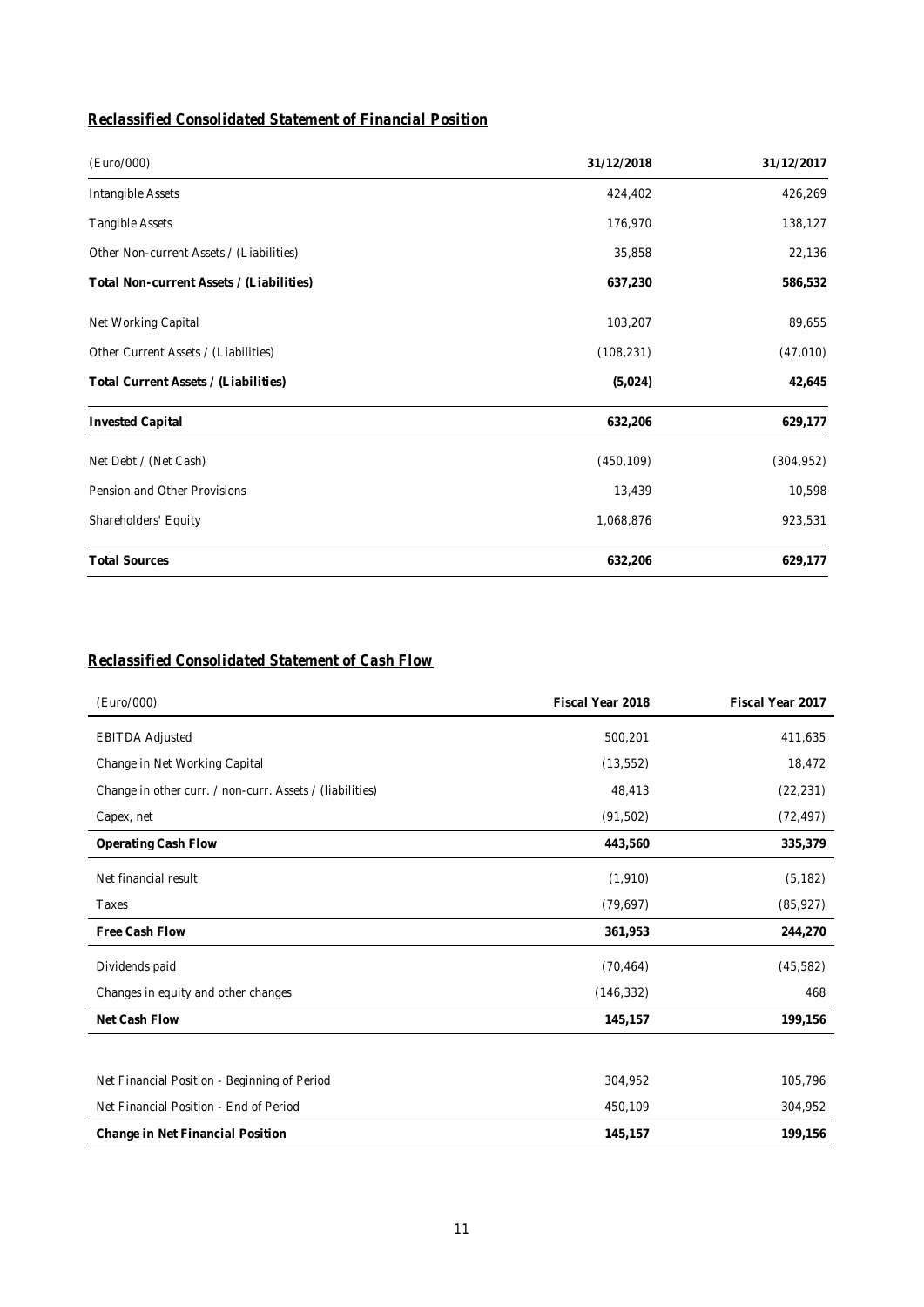# **Moncler S.p.A. Income Statement and Balance Sheet Statement**

# *Moncler S.p.A. Income Statement*

| (Euro/000)                                         | Fiscal Year<br>2018 | $%$ on<br>Revenues | Fiscal Year<br>2017 | $%$ on<br>Revenues |
|----------------------------------------------------|---------------------|--------------------|---------------------|--------------------|
| Revenues                                           | 237.565             | 100.0%             | 199,951             | 100.0%             |
| General & Administrative expenses                  | (25, 580)           | (10.8%)            | (21, 357)           | (10.7%)            |
| Marketing expenses                                 | (40, 897)           | (17.2%)            | (34, 262)           | $(17.1\%)$         |
| Stock-based compensation                           | (7, 251)            | $(3.1\%)$          | (6, 144)            | $(3.1\%)$          |
| EBIT                                               | 163,837             | 69.0%              | 138,188             | 69.1%              |
| Net financial result                               | (212)               | $(0.1\%)$          | (39)                | $(0.0\%)$          |
| <b>FBT</b>                                         | 163.625             | 68.9%              | 138.149             | 69.1%              |
| Taxes                                              | (24, 883)           | (10.5%)            | (4,895)             | $(2.4\%)$          |
| Net Income, including Non-controlling<br>interests | 138.742             | 58.4%              | 133,254             | 66.6%              |

## *Moncler S.p.A. Reclassified statement of financial position*

| (Euro/000)                               | 31/12/2018 | 31/12/2017 |
|------------------------------------------|------------|------------|
| Intangible Assets                        | 225,716    | 225,869    |
| Tangible Assets                          | 157        | 60         |
| Investments                              | 272,524    | 250,455    |
| Other Non-current Assets / (Liabilities) | (64, 360)  | (63, 381)  |
| Total Non-current Assets / (Liabilities) | 434,037    | 413,003    |
| Net Working Capital                      | 35,111     | 25,237     |
| Other Current Assets / (Liabilities)     | (3, 293)   | 28,703     |
| Total Current Assets / (Liabilities)     | 31,818     | 53,940     |
| <b>Invested Capital</b>                  | 465,855    | 466,943    |
| Net Debt / (Net Cash)                    | (11, 013)  | (43, 786)  |
| Pension and Other Provisions             | 995        | 822        |
| Shareholders' Equity                     | 475,873    | 509,907    |
| <b>Total Sources</b>                     | 465,855    | 466,943    |